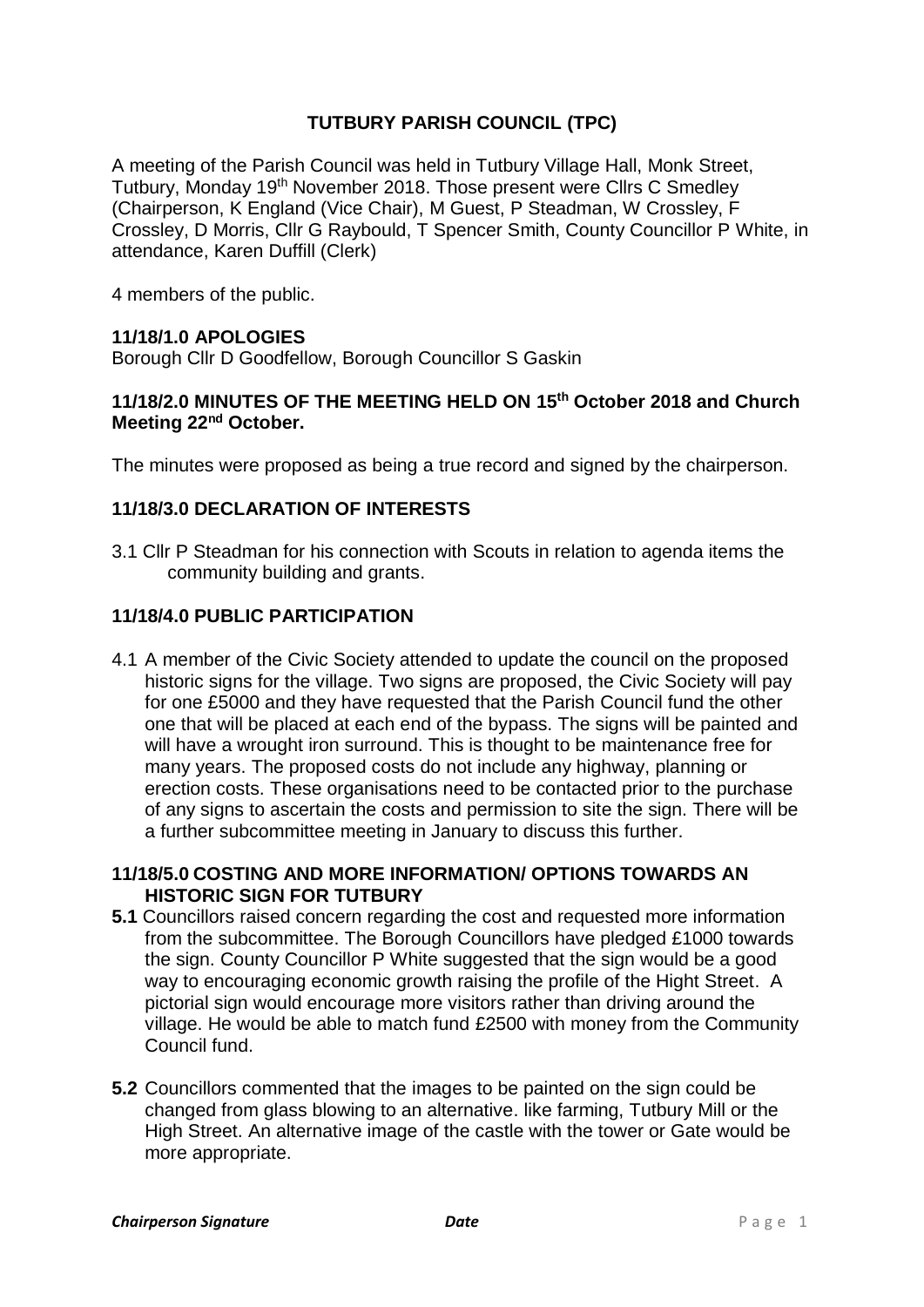### **Resolution**

For appointed subcommittee Cllrs to attend the next Historic Sign meeting to ascertain more details and decide on a fourth image for the sign.

### **11/18/2018 6.0 CLERK'S REPORT**

**6.1** The clerk outlined the correspondence received; see clerks report. Cllrs agreed that the members of the Ashbourne Community Transport could attend a future parish meeting.

**6.2** Residents had raised concern regarding the part removal of the hedge on Green Lane. Councillors confirmed that on the most recent plan obtained from ESBC that the hedge was proposed to be removed to allow access to the houses on Green Lane. The clerk has contacted the County Council to ascertain the long-term maintenance plans for the hedge and is awaiting more information.

### **11/18/7.0 7 CO OPTION OF CASUAL VACANCIES.**

7.1 The Borough Council have confirmed that two vacancies can now be filled by Co-option. Two candidates were present however, the third candidate was unavailable. Cllrs decided that those that were present should not be invited to introduce themselves, so the third candidate was not disadvantaged. Cllr Morris disagreed with the co-option process and absteined from voting.

7.2 Two councillors proposed a written ballot and the candidates were asked to leave the room. A vote was taken for the first vacancy that resulted in a tie. The third candidate was removed from the ballot and the re-vote resulted in a tie. Therefore, the Chair had the casting vote. Lesley Evans was appointed.

7.3 A second vote was taken for the second vacancy and Russell Lock was appointed, the third candidate was invited to express his interest again for the May elections.

#### **Resolution**

Lesley Evans and Russell Lock were co-opted.

#### **11/18/7.0 GRANTS FOR LOCAL ORGANISATIONS**

8.1 A grant request had been received from Tutbury Christmas Lights committee for £3000 to support the event on 23rd November assisting with costs of Christmas presents for the children, first aid, live reindeer and other associated costs such as new Christmas trees and lights.

8.2 The clerk reminded the Cllrs that the total grants budget for the year was £3000 and 300 was awarded the previous year. A member proposed that £300 was awarded. However, two councillors proposed that £500 should be awarded and the majority of members voted that £500 should be awarded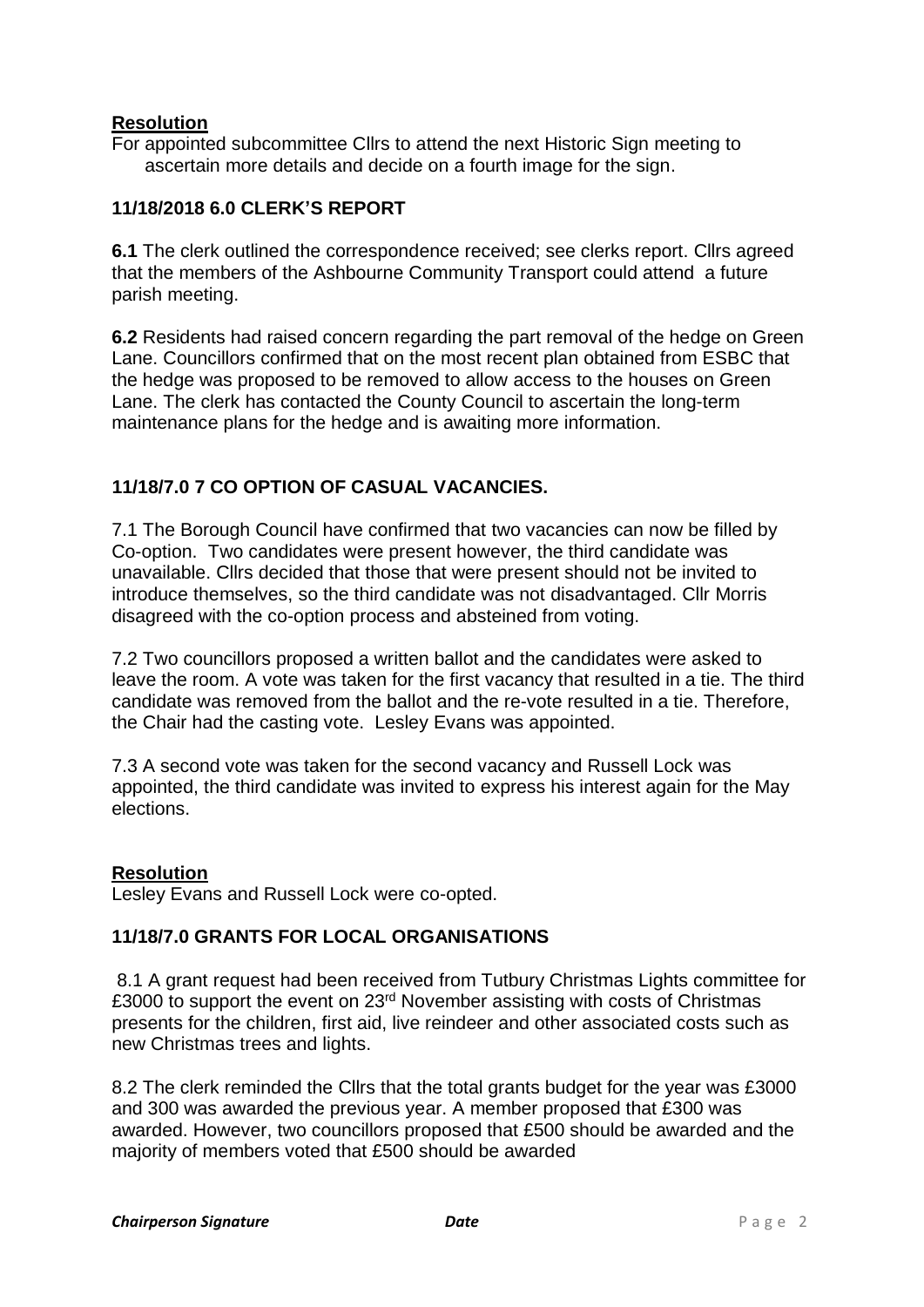### **Resolution**

Cllrs voted in favour to award a grant to the Christmas Festival Committee of £500.

#### **11/18/9.0 WW1 COMMEMORATION UPDATE AND TO DISCUSS AND APPROVE FUNDING FOR PLAQUES FOR THE WW1 COMMEMORATIVE TREES**

**9.1** The WW1 arts event was very well received and attended. The chair thanked the councillors that organised and assisted ith wthe event. The final expenses for the event hosted in conjunction with the Arts group was£ 803.83 these costs were approved by all the councillors for payment. The income from 138 ticket sales will be donated to the Royal British Legion. Cllr W Crossley thanked Mr and Mrs Nuth for their co-operation with providing information from the Tutbury Book of remembrance.

**9.2** £100 was proposed as a donation for lamp post poppies, this was voted and approved by all councillors. The cheque should be made payable to the Royal British Legion.

**9.3** The Remembrance parade was a success. The cost of the Piper and Drummer was £520 and was approved by all councillors and will be paid through the scouts via a grant form.

**9.4** All Cllrs approved the payment to Cllr Steadman to reimburse £70.44 for the costs of the flags for the High Street and the WW1 arts event.

**9.6** The clerk had received some quotes for acrylic and slate plaques to be sited near the commemorative trees.

#### **RESOLUTION**

Cllr M Guest agreed to investigate more options.

### **11/18/10.0 BOROUGH AND COUNTY COUNCILLOR REPORT**

**10.0** No Borough Councillors were present. The county Councillor wanted to report on the agenda item in relation to the school crossing.

#### **11/18/11.0 PLANNING MATTERS -TO RECEIVE COMMENTS ON RECENT APPLICATIONS**

#### **Planning proposal**

Comments re the recent planning applications are as follows: -

**P/2018/01407 -** Tutbury Museum change of use to **NO OBJECTION P/2018/01168** - Installation of 1st floor toilet, external A/C unit and vent stack - to NO **OBJECTION**

**P/2018/01417** - External illuminated sign – OBJECTION Cllrs raised concern that the sign would not be appropriate for this historical significance of this building in the conservation area.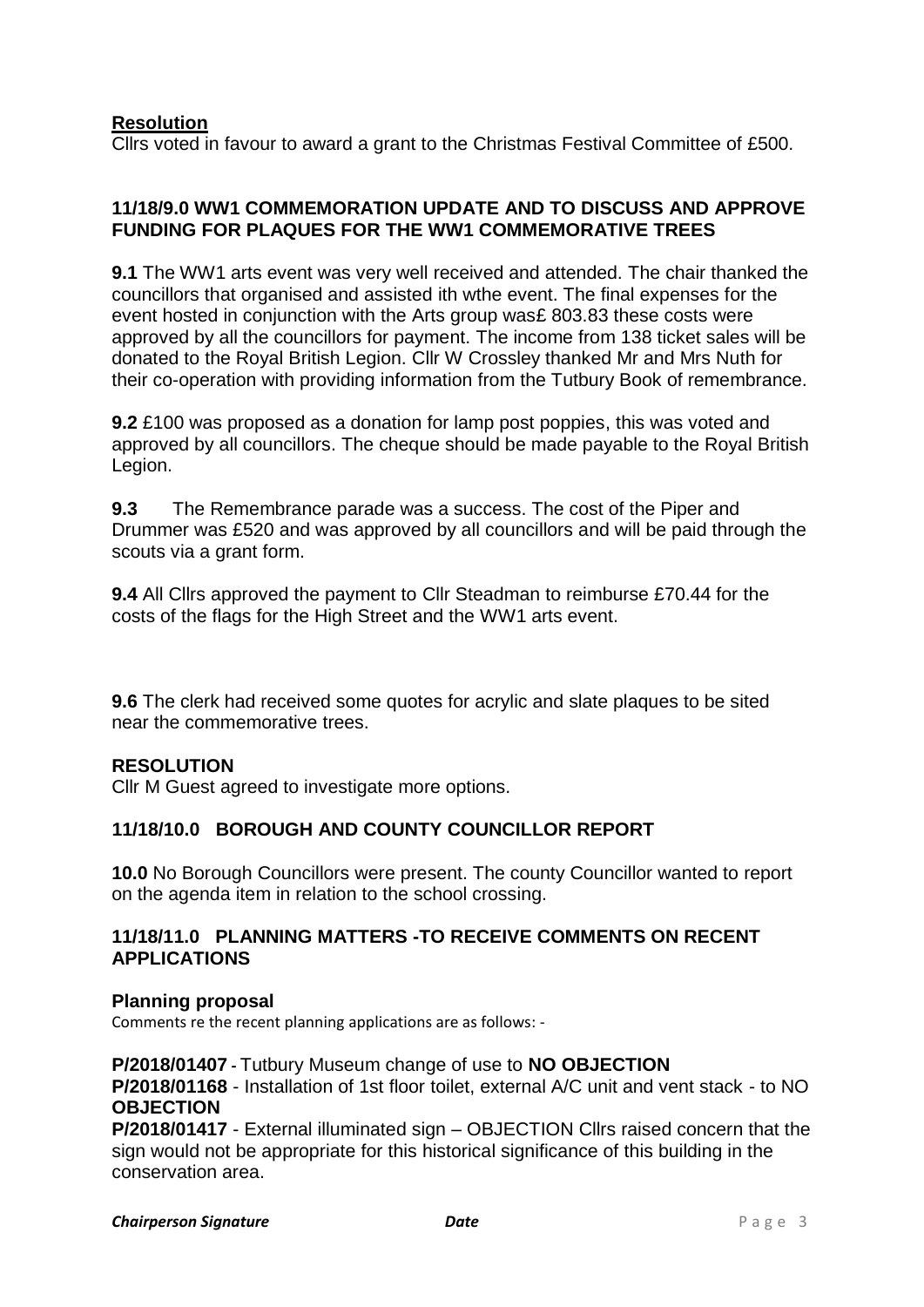**P/2018/01046** - Land of Foxglove Close: see below

18026 (04) 02 Rev B Ground Floor Plan

1. Shows covered entrance - yet difficult to assess from proposed East Elevation (18026 (04) 03 if entrance is covered.

2. From previous meeting with Sachin Parmar we suggested certain changes to improve usage to all namely: -

a) Change position of store room by having the kitchen with serving hatch opening out into the hall (better for functions)

b) Have store room now behind the kitchen.

c) Should the window (south elevation) between office and men's WC be made a fire exit.

d) Enlarge the disabled WC by removing storage area and replacing with shower area/wet room. This would allow any disabled person (with their carer) or mother (with small child) who have a messy incident a chance to clean up and preserve their dignity before leaving the building.

Design and access statement. 03 Design Process - Opportunities. a) Provision of open area, currently showing trees on plan and title informal kickabout space. This area should be open to allow for a full-size football pitch to be marked out and used as there is future demand for this by our local football team, probably looking at the 2019-2020 season as the number of teams they put out increases.

Having looked at the pitch possibilities and we can only just get a football pitch on. The LEAP would need to be moved slightly to get a football pitch on. The green space would not need all the planting and landscaping but just leaving.

b) Many people walk their dogs around this estate, so why is there no provision for a pedestrian exit onto Green Lane in this new plan?

Soft landscape Proposals. You show two different types of bins, dog waste bins and litter bins, Why? Other Borough/District Councils no longer use separate bins they use one bin that allows people to put either their litter or dog waste bag into.

Also, by wanting to build 16 dwellings, garages and car parking in an area designated in the original plans as allotments the allotments are classed as part of the open space. By removing this area of open space this contravenes section 106. We wish to retain the allotment area and therefore would object to the building on these 16 properties for two reasons,

Firstly; these properties would be in contravention of the section 106 agreement signed by the developer and secondly as we have already received interest re the new allotments from people living on this development when purchasing their properties buying off plan were attracted to having an allotment close to where they live as shown on original site plans.

**P/2018/01316** - Felling of 1 Acer tree and 2 Pine Trees.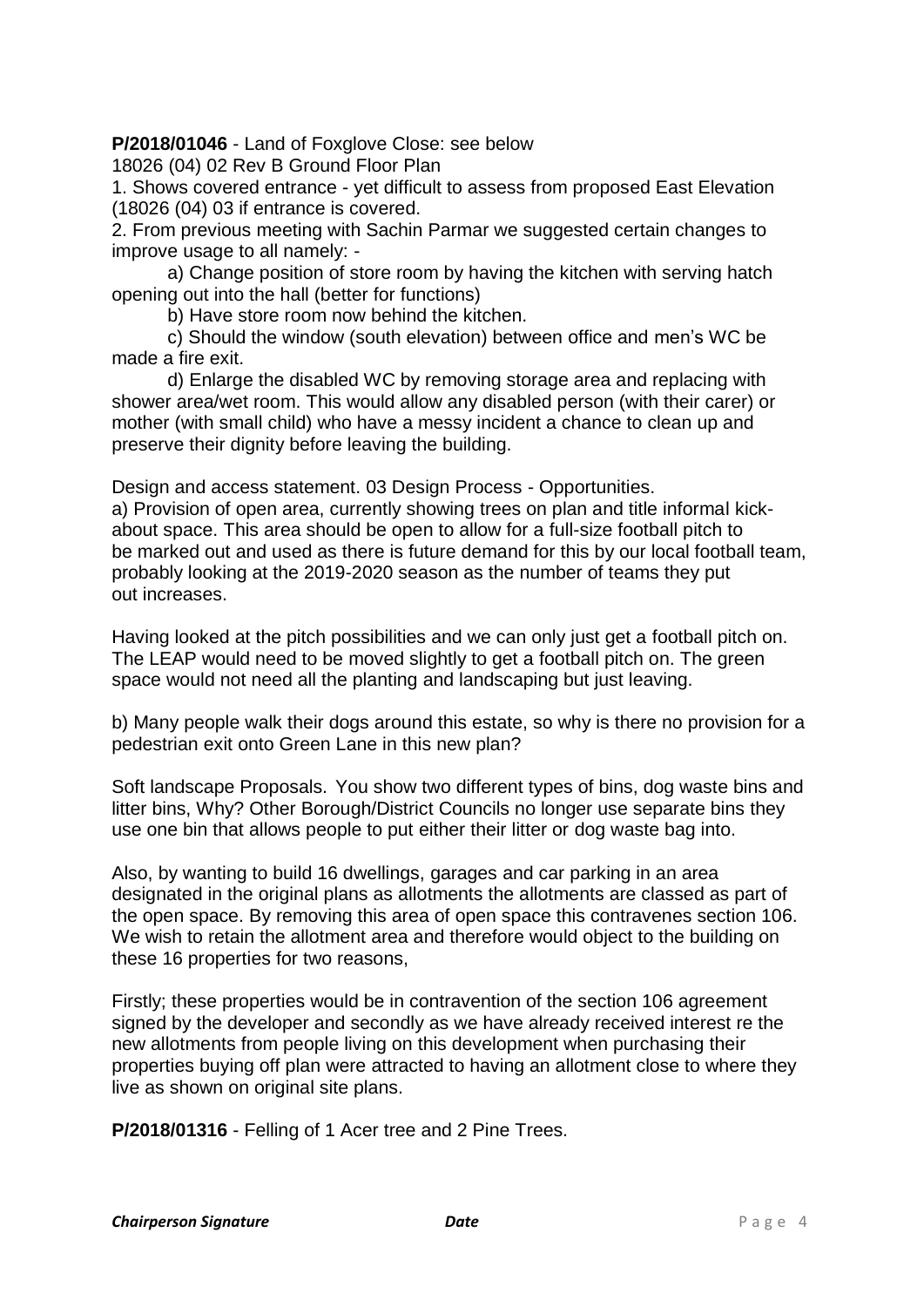**OBJECTION** There is not a 100% certainty that the felling of the three trees would solve the problem. It should be considered that the summer of 2018 was extremely dry and what happens if 2019 is extremely wet, the clay soil will become extremely wet and the subsidence problems from the previous year persist. Once mature trees are felled, they cannot be replaced the following year only very young trees and wait a further 10-15 years for them to mature. If the problem persists will the neighbour's insurance then replace the trees felled, while at the same time having to pay for the underpinning work that would have solved the problem the first time.

**P/2018/01326** - 18.7MW Solar Farm: The application to change meadow seeding to grass would not raise an objection from the council

### **APPEAL Mill FARM Town and Country Planning Act 1990 – Appeal Under Section 78 – Informal Hearing**

| Appellant(s)              | Mr Leavesley                                                                                                                            |
|---------------------------|-----------------------------------------------------------------------------------------------------------------------------------------|
| Appeal location           | Mill Farm, Bridge Street, Tutbury, DE13 9LZ                                                                                             |
| <b>Appeal description</b> | Demolition of existing dwelling and farm buildings and erection of 5<br>dwellings including walling, landscaping and associated parking |
|                           | The original comments submitted will be reiterated in the appeal.                                                                       |

Due to standing orders the meeting time had reached 9.30pm Cllrs voted to extend the meeting for 15 minutes the remaining agenda items will be added to the next agenda.

# **11/18/12.0 TO APPROVE ACCOUNTS FOR PAYMENT**

**12.1** Council members proposed and seconded the accounts were authorised for payment.

|                               |                                                           | Sub     |            |              |
|-------------------------------|-----------------------------------------------------------|---------|------------|--------------|
| <b>Name</b>                   | <b>Details</b>                                            | total   | <b>VAT</b> | <b>TOTAL</b> |
|                               |                                                           |         |            |              |
| <b>Aucuba Landscapes</b>      | <b>Church Mowing inv 4066</b>                             | 198.87  | 39.77      | 238.64       |
| <b>Aucuba Landscapes</b>      | Park Pale strim inv 4066                                  | 46.09   | 9.22       | 55.31        |
| <b>Sterilizing services</b>   | <b>Legionella control Sept</b><br>Monthly check inv 38613 | 36      | 7.2        | 43.2         |
| <b>TH Heath contracts Itd</b> | playing fields mowing<br>contract inv 12452               | 2358.24 | 471.65     | 2829.89      |
| <b>William Crossley</b>       | <b>RBL remembrance wreath</b><br>receipt                  | 20      | 0          | 20           |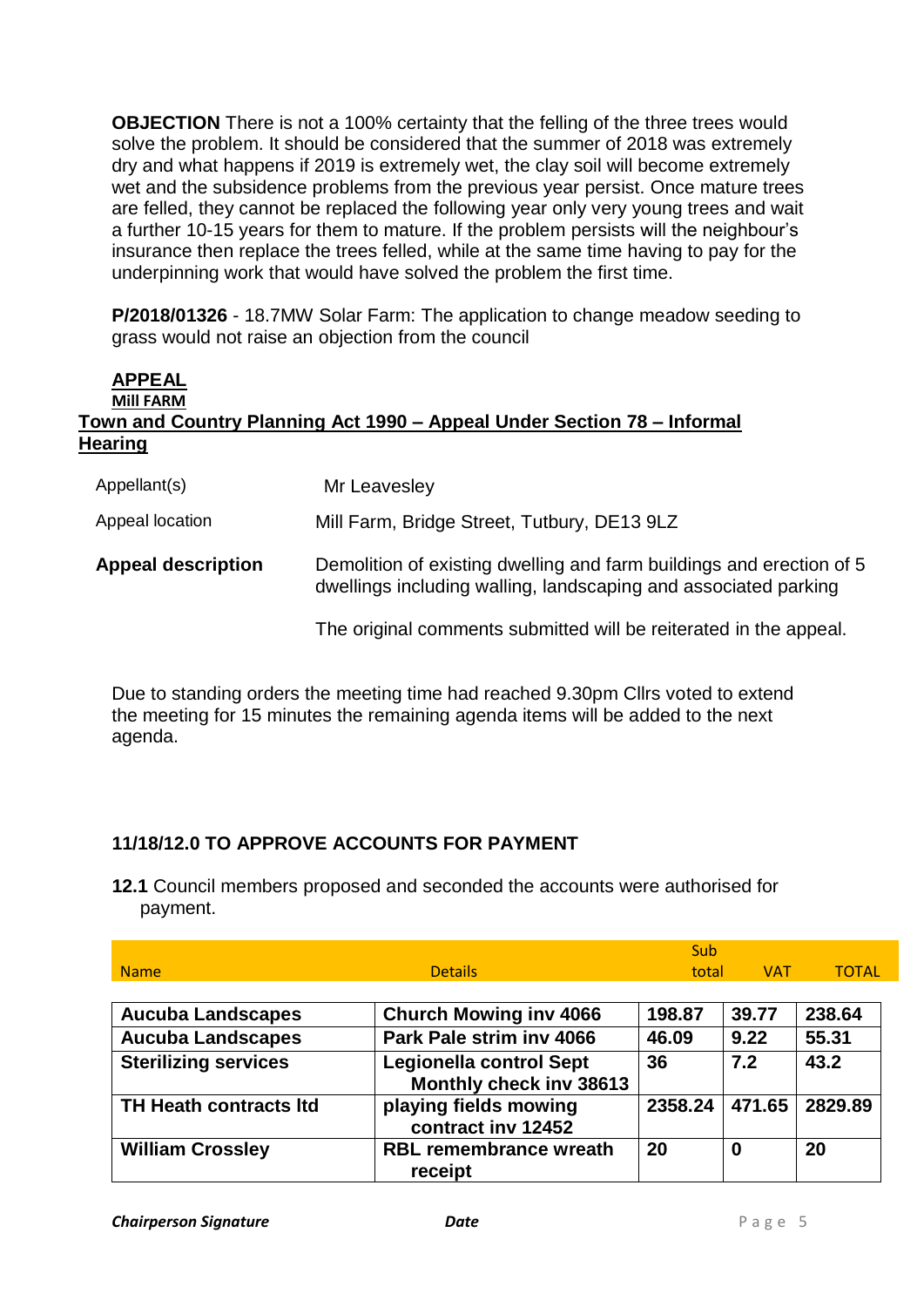| <b>Firs Farm Nursery</b>                             | <b>Winter planters</b>                            | 570.32 | 114.06   | 684.38 |
|------------------------------------------------------|---------------------------------------------------|--------|----------|--------|
| <b>Firs Farm Nursery</b>                             | 2 Commemorative liquid<br>amber trees             | 415    | 83       | 498    |
| <b>Information Commissioner</b><br><b>ICO</b>        | <b>GDPR</b> fee                                   | 40     | $\bf{0}$ | 40     |
| <b>Society of Local Clerks</b><br><b>Enterprises</b> | <b>Clerks resilience training</b>                 | 145    | 29       | 174    |
| <b>Staffordshire County</b><br><b>Pension Fund</b>   | <b>Clerks Employer Pension</b><br>arrears         | 257.31 |          | 257.31 |
| <b>Staffordshire County</b><br><b>Pension Fund</b>   | <b>Clerks Employee Pension</b><br>contribution    | 160.48 |          | 160.48 |
| <b>HM revenue and customs</b>                        | <b>Clerks National Insurance</b>                  | 102.58 |          | 102.58 |
| <b>Karen Duffill</b>                                 | <b>Clerks Salary</b>                              | 891.44 |          | 891.44 |
| <b>Karen Duffill</b>                                 | <b>Clerks Expenses</b>                            | 35.21  |          | 35.21  |
| 12th Burton 1st Tutbury<br>and Hatton scout group    | reimburse piper and<br>drummer for<br>remembrance | 520    |          | 520    |
| 12th Burton 1st Tutbury<br>and Hatton scout group    | <b>Grant</b>                                      | 500    |          | 500    |
| <b>Peter Steadman</b>                                | reimbursement for<br>remembrance flags            | 54.46  |          | 54.46  |
| <b>Peter Steadman</b>                                | reimbursement for<br>remembrance flags            | 15.98  |          | 15.98  |
| <b>RB Landscaping</b>                                | hardstanding at playing<br>field entrance         | 175    |          | 175    |
| <b>RB Landscaping</b>                                | removal of ivy from<br>changing rooms             | 75     |          | 75     |
| <b>RB Landscaping</b>                                | pitch repair                                      | 50     |          | 50     |
| <b>Royal British Legion</b>                          | Lamp post poppies                                 | 100    |          | 100    |
| <b>Tutbury Christmas Lights</b>                      | events costs for festival<br>23.11.18             | 500    |          | 500    |
| <b>Tutbury Arts Group</b>                            | WW1 centenary event<br>costs for 09.11.18         | 803.83 |          | 803.83 |

#### **11/18/13.0 TO CONSIDER AND APPROVE APPLICATION FOR THE COMMUNITY COUNCIL FUND FOR THE CLEARANCE OF BELMOT ROAD VERGE.**

**13.1** The clerk confirmed that the County Council owned the land next to the overgrown verge and that they were due to flail mow the verge by the end of the week. Once this has been done then new quotes can be obtained to grass seed the area to make maintenance easier going forward.

### **11/18/14.0 TO DISCUSS AND APPROVE FUNDING TOWARDS A SCHOOL CROSSING PATROL**